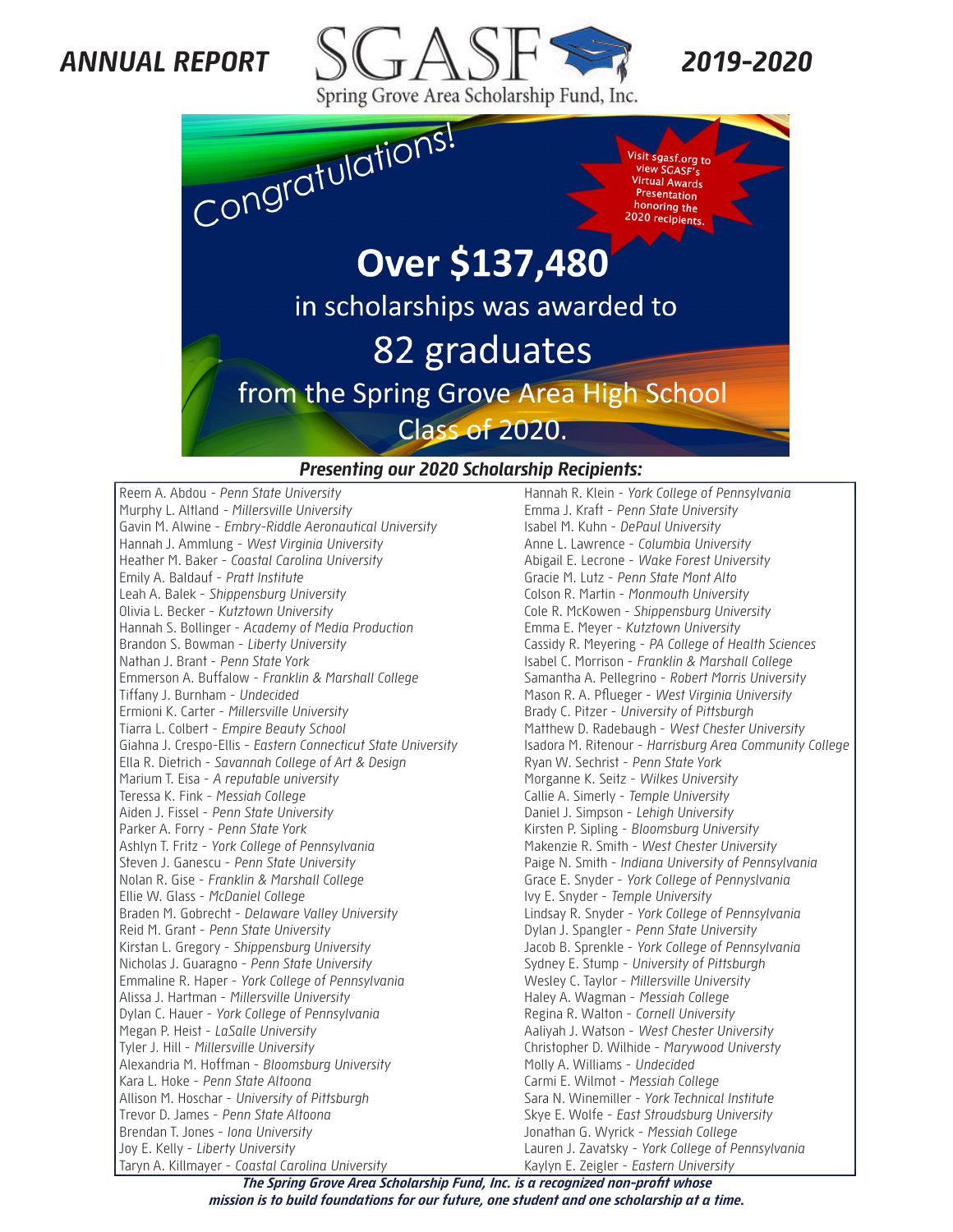## Thank you to our 2019-2020 Donors!\*

ABC York Abbottstown Stamping Company Adams County Community Foundation Adams Electric Cooperative Scholarship Dr. Isabel C. Anderson Aquaphoenix Scientific Aycock Construction Company Eric & Cynthia Back Andy Bahn Tim & Lisa Bahn John Bailey Bailey Leasing, Inc. Kelly & Patrick Ball Douglas Barton Kevin & Karen Baum David & Danielle Baum Beck Funeral Home & Cremation Service, Inc. Fund Bobbi Pin Cathy Bollinger Steven Bosley Sandra Bosserman Gwen Longenecker Bostic Family Denise Boyer Randy Byrnes Family Royal A. Cannon, Jr. Thomas & Sarah Clingan Codorus Service Center Concord Public Financial Advisors, Inc. Conewago Enterprises Inc. Rosemary Cugliari Norman S. Danner Family Craig A. Diehl David Dietrich Mr. & Mrs. Ray Dombroski John Dotzel ESC Administrative Team Eisenhart & Company, LLC Elliot Productions Frank & Grace Elsner Terry & Pam Emig Laurie Ensminger Dr. Essock Family Marea V. Eyster Family

Wayne & Carol Fickes Flying Feet The First Post Four Springs Winery Full Draw Woodworks Kristin F. Gabel John Gandionco Judith Gatto GDC Genova's - Frank & Vita Grippi Julie Givens State Farm Glatco Credit Union P. H. Glatfelter Family Chad Gladfelter/SG Class of 1988 Deb Glatfelter Robert Green/Jefferson Marriage Chris & Tammy Groft Mary Beth Grove Hanover Bowling Center Hanover Toyota Haverfield International, Inc. Heidler Roofing Michael & Kim Heist Jr. Kristin Henning Sam & Tammy Herman Samantha Herman Andrew J. Hershey Family Mary Grace Hobbs Family Peter Hobbs Elizabeth Swartz Hoke Jon Holmes Brooke Hooper-Attig Brent & Kristi Hoschar Hostetter Farm Supply Inc. Houck Services Inc. House of Brew Cindy Huber Tres & Bonnie Inscore George & Martha Ioanniis It's Just Dessert, LLC Jim & Nena's - York New Salem

Christopher Johnson Douglas & Stephanie Johnson JSG Insurance, LLC Daniel Katz Kennie's Markets Katy King Gary & Katrina Kinneer Krapf Family Dawn Kroman Lebo Skin Care Thomas Lehman Katy Lemmer Lincolnway Swimming Pool Logue Financial Tracy Marshall Mr. Kyle & Kate Martin Randy & Annette Masenheimer Mary Mashok Memorial Gift Class of 1956 Joan Metzger Jacob & Arlene Miller Miller Chemical & Fertilizer, LLC David & Lisa Mohan Mooney & Associates Kathryn Myers New Salem Elementary PTO Earl Noel Gregg & Heather Noss Thomas & Elizabeth O'Connor John & Beverly Opilo Dennis Pantano Joseph Pantano Carmela Pantano Jessie Pantano Paradise Elementary PTO Pearson Family PeoplesBank Pittsburgh Steelers Mark & Mary Pivirotto Family & Friends of Bob Potts RBC Capital Markets, LLC

Family of Raymond Rabenstine Michael Reachard Red Lion Bus, Inc. David and Donna Renaut Mary Robertson Rocket Football Club, Inc Ashley Rohrbaugh Brian Root Harold B. Rudisill Mike Runkle Dennis Restuccia Rutter's Dairy Inc. Ryan's Hope Seven Valleys Lions Club Steve Sargent Doris Schwartz Family Kevin & Beverly Scopel Steve & Carla Seelye Brian & Cindy Selby SGASD SGASD Leadership Team SGASD Thespian Society Ruth Shaberly Family Shoemaker & Besser Insurance Dorothy and John Shuman Family Sight & Sound Harry Smeltz Family Anderson Smith Shannon Smith Spring Grove Alumni Chorus Spring Grove Area Education Fund Spring Grove Athletic Boosters Spring Grove Class of 2018 Activity Fund Spring Grove Dental Spring Grove Elementary PTO Spring Grove Hardware Spring Grove Historical Society Spring Grove Intermediate PTO Spring Grove Lumberjax Lacrosse Club

Spring Grove Middle School Spring Grove Youth Athletic Association Spring Grove Middle School Student Council Spring Grove Music Boosters Spring Grove National Honor Society Spring Grove Papertown Pinners Spring Grove Youth Basketball Association The Spring Grove Drama Troupe The Family & Friends of Ashlyn Stambaugh Family of Cameron Stambaugh Scott Stambaugh Devon Ellis - State Farm Insurance Todd & Beth Staub Dorothy Moore Stauffer Kasi Steinbrenner The Family of Annie & Melvin Sterner Nancy Stevens Robis & Doris Stiffler Elizabeth Stine Stock & Leader Florence B. & Clyde W. Stouch Dave & Debora Stram Eleanor Thatcher Family Thoman Transportation Services Kris Trettel Steven Triantafyllou Ron Waugh Family Donald & Amy Weaver Lois Whisler Douglas White Dave & Donna Wiker Cindy Wilmot Windy Hill Senior Center Women's Club of Spring Grove WWII Roundtable York Revolution ZT Auctions Zippy Shell

\*Every effort has been made to recognize our many generous donors. If we've inadvertently missed any individual or organization, please let us know.

# WAYS TO DONATE

**The Spring Grove Area Scholarship Fund** gratefully accepts personal and corporate donations. Please consider making a donation on an annual basis as part of your charitable giving or make a donation in honor of or in memory of someone. If you would like to make every dollar you donate count, you can absorb the fee Paypal charges us for your donation by adding 2.9% to your total donation amount or you can send us a check!

**"In Memory Of" Donations:** Send us a check with a note specifying who your donation is in memory of. We will keep a total of all gifts received and notify the family of your generous donation as well as send you a confirmation of your donation.

**Annual Giving Donations:** Send us a check with a note indicating that you are making an annual donation and we will send you our thanks and a receipt for your tax-deductible donation.

**United Way Donations:** Simply write in SGASF or the Spring Grove Area Scholarship Fund on your annual campaign form and we will receive the contribution.

**Amazon Smile:** This is an easy way to donate using a site you know, love, and trust. Go to **http://smile.amazon.com/ch/46-3480762** to add SGASF as your dononation choice. Once you have us linked, shop as you normally would on amazon.com and we will get a donation from your purchases. That's enough to make anyone smile :).



**Consider an Endowed Fund:** We have many endowed funds for family, in memory of, in honor of, etc. You may begin an endowment with a minimum of \$10,000.00. This amount will provide a \$500.00 scholarship each year to a qualifying student.

**Criteria:** Any donation of \$500.00 or more allows you the opportunity to provide us with your scholarship award criteria. You may wish to have it be a musical, engineering, sports, nursing, art, or other criteria type scholarship.

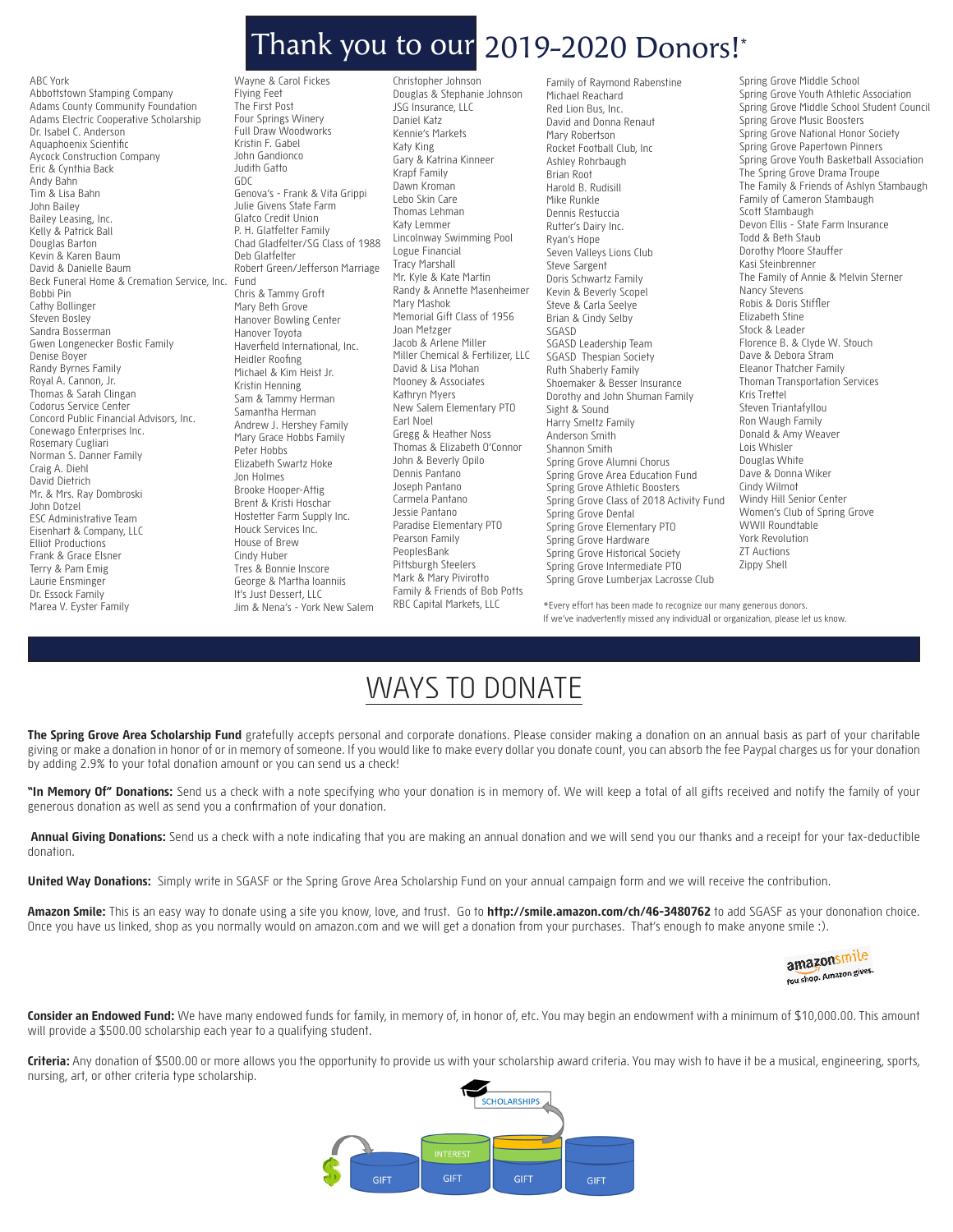#### **The Financial Picture**





SGASF not only relies on the dedicated volunteers who help us select the next class of scholarship recipients, but the support and partnership of outstanding parents, and committed teachers and guidance counselors, who prepare our scholars for college for many years before they reach eligibility to apply as a High School senior. It is members of the SGASF Board who volunteer their time, effort, and tangible resources, to help raise the needed funds to make our mission possible. Most of all, it is our loyal donors, whose financial support has the power to transform lives and ignite the potential within each of our remarkable young men and women to whom goes all the credit for SGASF's successful reputation and longevity.

SGASF works very hard to keep our administrative expenses down to enable us to award as many scholarships as possible. These charts show our income versus our expenses over the past fiscal year. Our endowment fund and funds from other dedicated donors make up the majority of our scholarship income. We host several events throughout the year such as our Golf Outing, 5k run, and a NYC bus trip to raise money. We continue to grow our endowment fund each year by adding between 10 -15% of our income from these hosted events. This past year, our percentage of scholarship money awarded to students was 91%.

Words of gratitude from our scholarship recipients:

-----------------------------------------------------

"These unprecedented times have solidified my desire to join the ranks of healthcare workers....With your help, I am closer to achieving this goal." - Sydney S.

"Your generous scholarship is helping me step into the next chapter of my life and I am very grateful for that." -Ashlyn F.

"I am so honored not only to be a recipient of this scholarship, but to be a Spring Grove Rocket." - Haley W.

"This contribution will help lighten my financial burden and allow me to focus on learning. I hope I can give back to my community as you have so generously given to me." - Grace S.